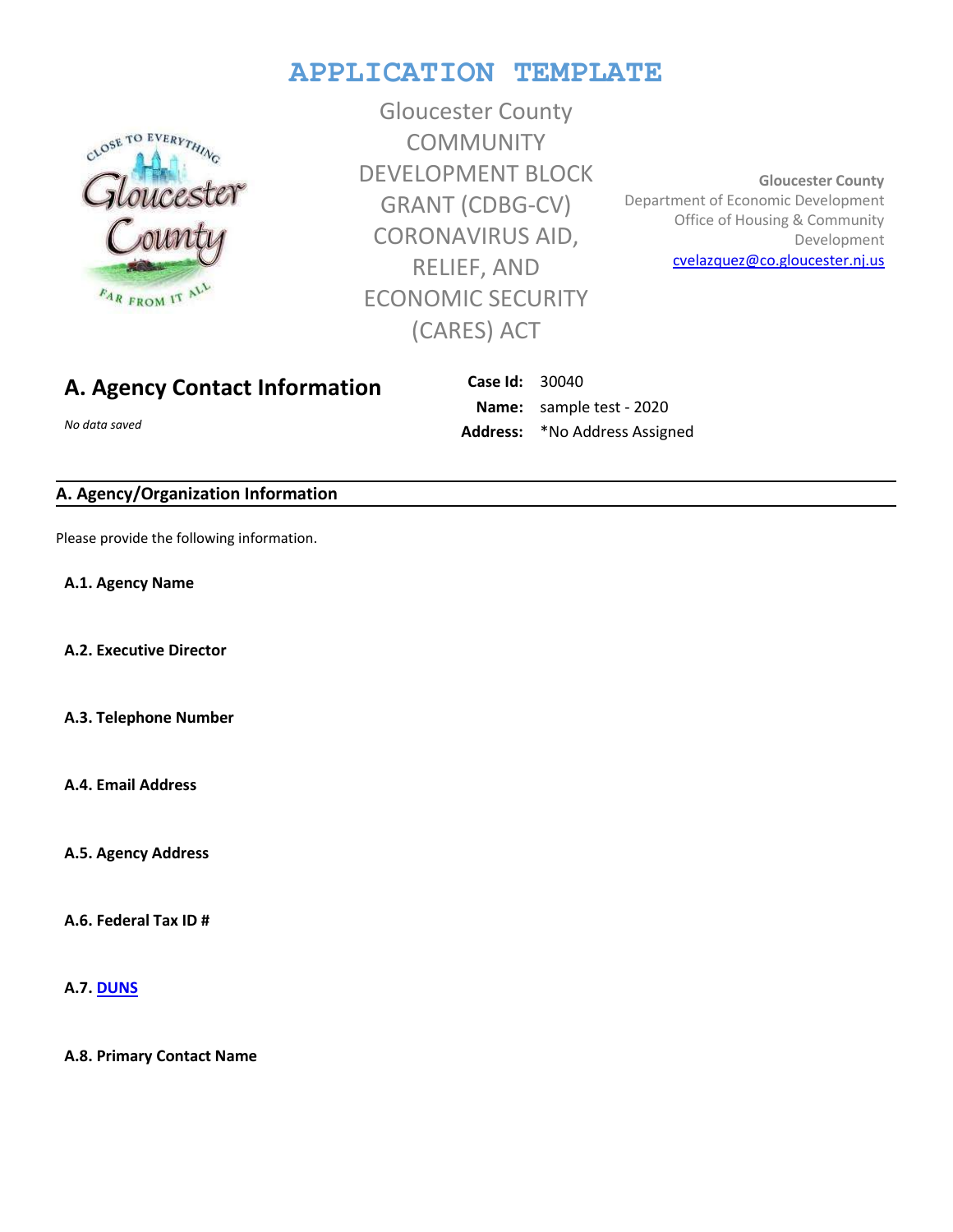**A.9. Primary Contact Title**

**A.10. Telephone Number**

**A.11. Email Address**

**A.12. Web Address**

**A.13. Is Agency/Organization:**

**A.14. Is organization currently registered in the federal System for Award Managemen[t SAM](https://www.sam.gov/SAM/) and opted-in for public view?**

**Case Id:** 30040

**Name:** sample test - 2020 **Address:** \*No Address Assigned

|  | <b>B. Project Information</b> |
|--|-------------------------------|
|--|-------------------------------|

*No data saved*

### **B. Project Information**

Please provide the following information.

#### **B.1. Project Summary**

| <b>Project Name</b> | <b>AMOUNT OF CDBG-CV</b><br><b>FUNDS REQUESTED</b> | <b>PROJECT SERVICE AREA</b> |
|---------------------|----------------------------------------------------|-----------------------------|
|                     |                                                    |                             |

**B.2. Please list all project sites where CDBG-CV funding will be utilized.**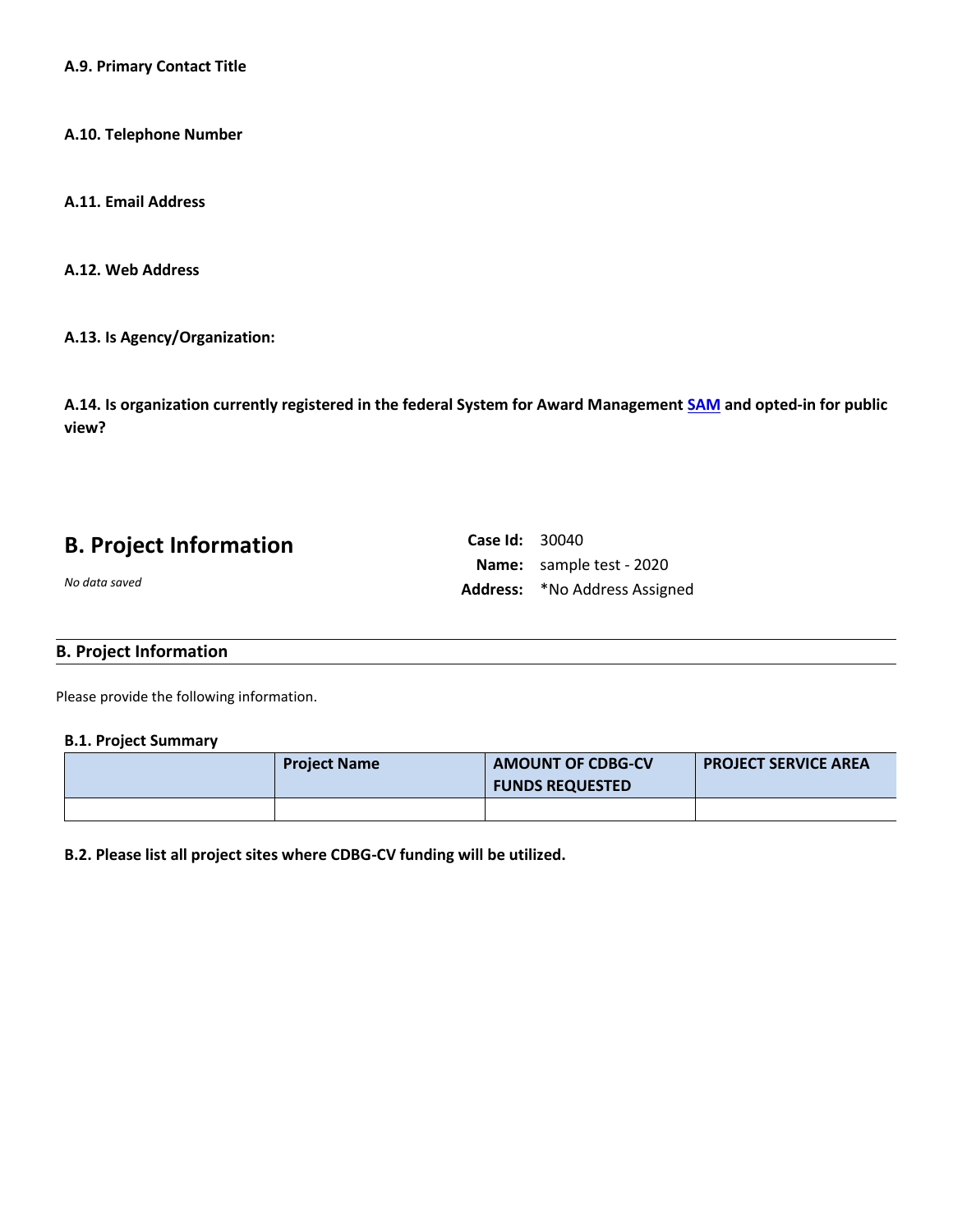### **B.3. Select the type of project proposed to prevent, prepare for, and/or respond to the coronavirus pandemic:**

| Senior Services                              |  |
|----------------------------------------------|--|
| Handicapped Services                         |  |
| Legal Services                               |  |
| <b>Youth Services</b>                        |  |
|                                              |  |
| <b>Transportation Services</b>               |  |
| Substance Abuse Services                     |  |
| Battered and Abused Spouses                  |  |
| Employment Training                          |  |
| Fair Housing Activities-Subj.to Pub.Serv.Cap |  |
| Tenant/Landlord Counseling                   |  |
| Child Care Services                          |  |
| Health Services                              |  |
| Abused and Neglected Children                |  |
| Mental Health Services                       |  |
| Housing Counseling                           |  |
| Food Banks                                   |  |
| Other                                        |  |
|                                              |  |

**If you selected "Other" above, please explain:**

**B.4. Which objective does the project qualify under?** 

**Prevention of the Coronavirus**

**Preparation for the Coronavirus**

- **Response to the Coronavirus**
- **B.5. Program Summary - Briefly summarize the program for which the CDBG-CV funding has been requested.**

**B.6. Use of Funds - How will the funds be utilized?**

**B.7. Coronavirus Pandemic Impact - Summarize how the proposed project directly addresses an impact from the current coronavirus pandemic.**

### **B.8. Program Eligibility**

This is a new program. This is an existing program.

### **B.9. Is this program receiving any other funding from the County of Gloucester?**

### **If yes, how much was received and from what source?**

| <b>Amount Received</b> | <b>Source</b> |
|------------------------|---------------|
|                        |               |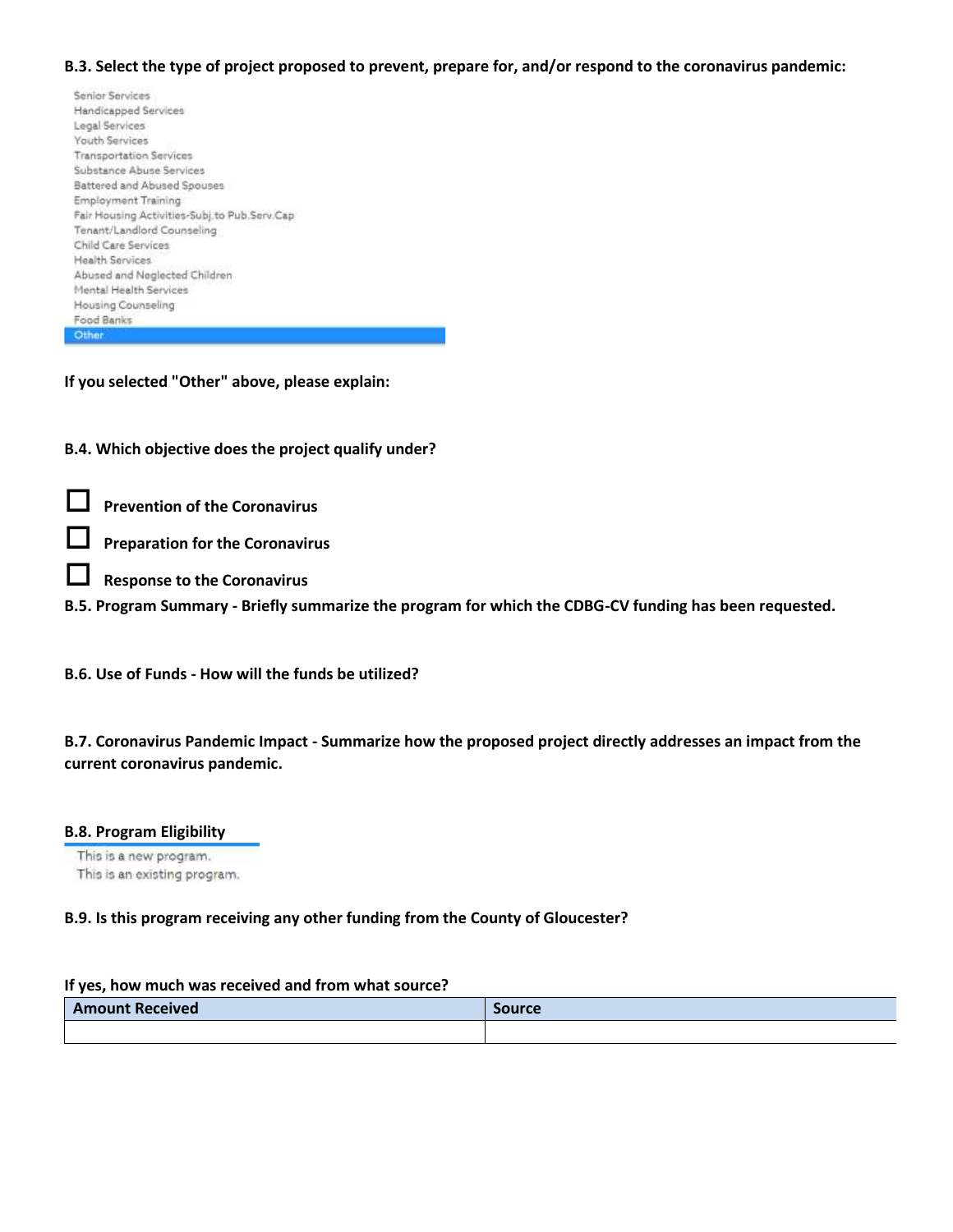# **C. Performance Measures**

*No data saved*

### **C. Performance Measures**

Please provide the following information.

### **C.1. Accomplishments - Once the project is completed, how can its success be measured:**

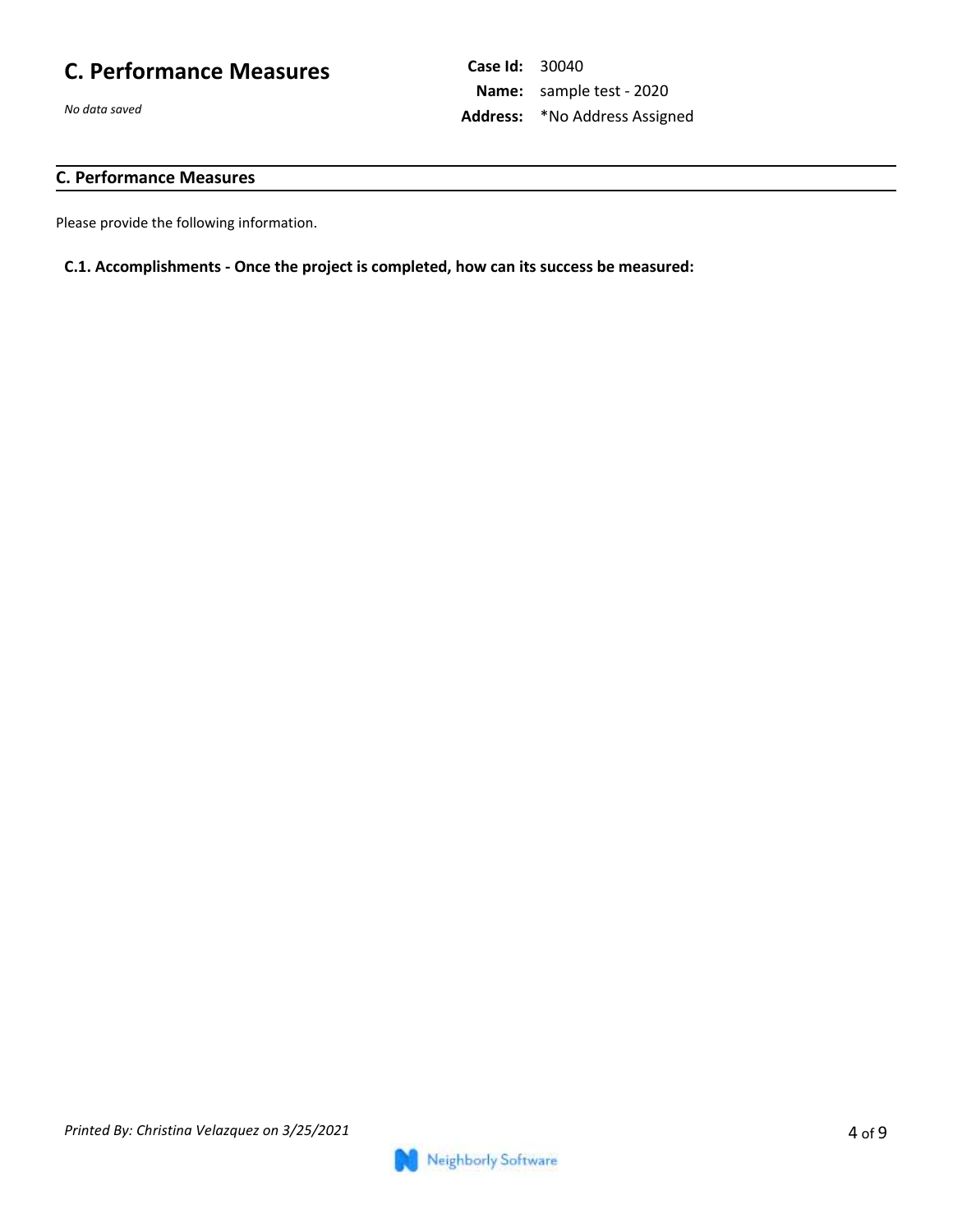## **D. Program Beneficiaries**

**Case Id:** 30040 **Name:** sample test - 2020 **Address:** \*No Address Assigned

*No data saved*

### **D. Program Beneficiaries**

Applicant must be able to document that the program benefits low- and moderate income persons.

#### **D.1. How many low- and moderate-income persons are expected to be assisted?**

| <b>Low Income</b>      | Amount |
|------------------------|--------|
| <b>Moderate Income</b> |        |

#### **PRESUMED BENEFIT**

**Activities that exclusively serve a group of persons in any one or a combination of the following categories may be presumed to benefit a population in which at least 51% of the population is low- and moderate-income.**

**D.2. Will all of the program's beneficiaries be in a Presumed Benefit Category?**

#### **D.3. How many persons in each presumed category are proposed to be assisted if funding is received?**

| <b>Elderly</b>                  | <b>Amount</b> |
|---------------------------------|---------------|
| <b>Homeless</b>                 |               |
| <b>Persons Living with AIDS</b> |               |
| <b>Illiterate Adults</b>        |               |
| <b>Battered Spouses</b>         |               |
| <b>Abused Children</b>          |               |
| <b>Severely Disabled Adults</b> |               |

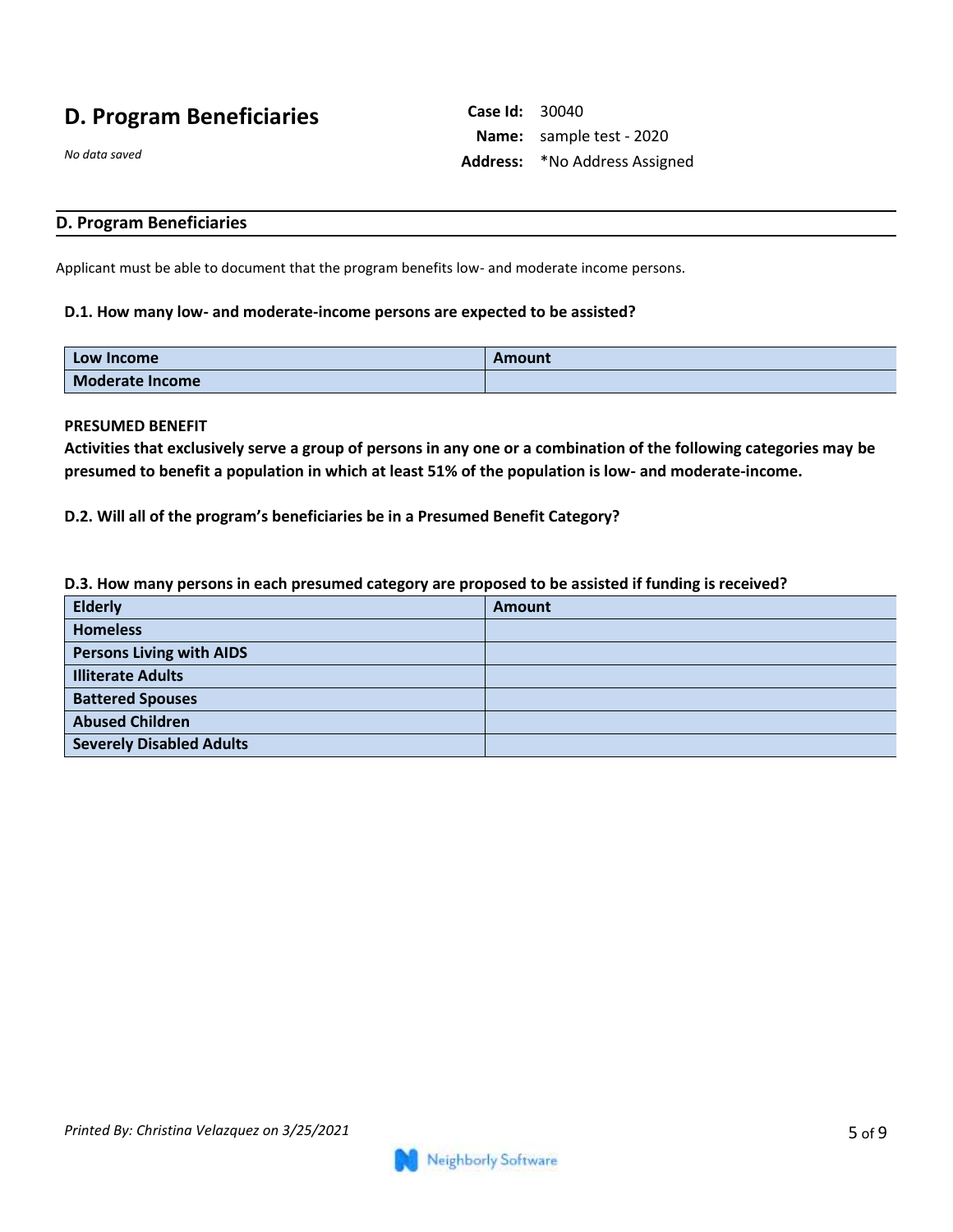# **E. Budget**

*No data saved*

### **E. Budget**

Please provide the following information.

# **E.1. Total Cost of Project**

\$0.00

# **E.2. Grant Amount Requested**

\$0.00

## **E.3. Percent Request Total**

0.00 %

## **E.4. Total Other Funding**

\$0.00

### **E.5. Other Agencies Applied to for Funds**

| <b>Name</b> | Amount | <b>Other Agency Funding Status</b> |
|-------------|--------|------------------------------------|
|             | \$0.00 |                                    |

### **E.6. Proposed Budget**

| <b>Budget Category</b> | Amount | <b>Description</b> |
|------------------------|--------|--------------------|
| <b>PROJECT COST</b>    | \$0.00 |                    |
| <b>STAFF</b>           |        |                    |
| <b>TRANSPORTATION</b>  |        |                    |
| <b>SUPPLIES</b>        |        |                    |
| <b>OTHER</b>           |        |                    |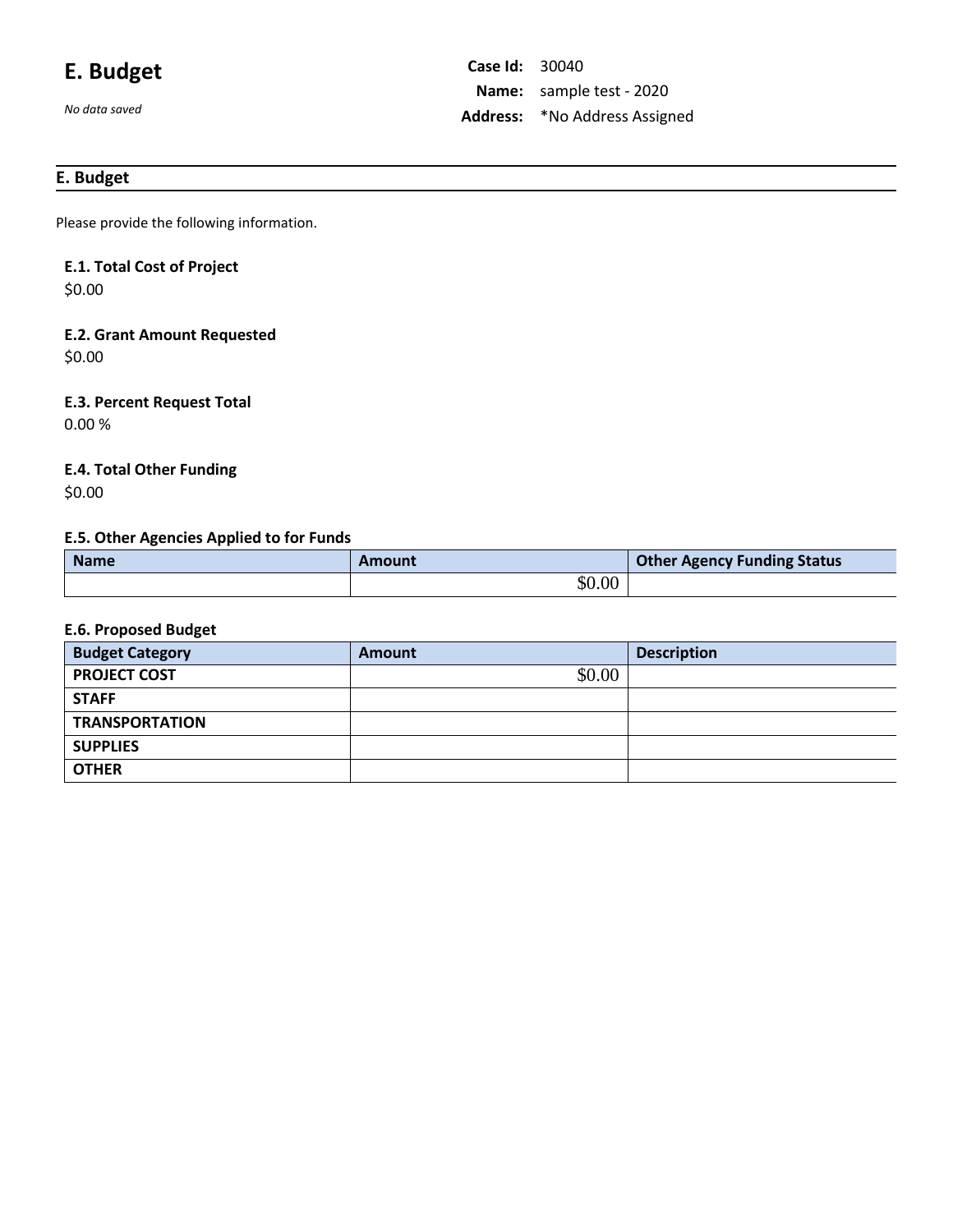# **F. Required Documents**

*No data saved*

## **F. Required Documents**

Please provide the following information.

### **Documentation**

| <b>RFP APPLICATION CHECKLIST (FORM)*Required</b>                                                               |
|----------------------------------------------------------------------------------------------------------------|
| An Affirmative Action Statement (FORM)*Required                                                                |
| A completed Non-Collusion Affidavit (FORM)*Required                                                            |
| A completed Owner Disclosure Statement (FORM)*Required                                                         |
| A copy of the Proposer's Business Registration Statement *Required                                             |
| <b>Bylaws *Required</b>                                                                                        |
| <b>Organization Chart *Required</b>                                                                            |
| Certificate of Incorporation *Required                                                                         |
| 501(C)(3) IRS designation letter, listing of your Board of Trustees. *Required                                 |
| List of Board Members and Resumes *Required                                                                    |
| Resume of all people assigned to perform service including any necessary professional license or certification |
| from the State of New Jersey. *Required                                                                        |
| Certificates of Liability and Worker's Comp Insurance *Required                                                |
| <b>Most Recent Audit *Required</b>                                                                             |
| <b>Evidence of State Charitable Registration</b>                                                               |
| <b>SAM Registration</b>                                                                                        |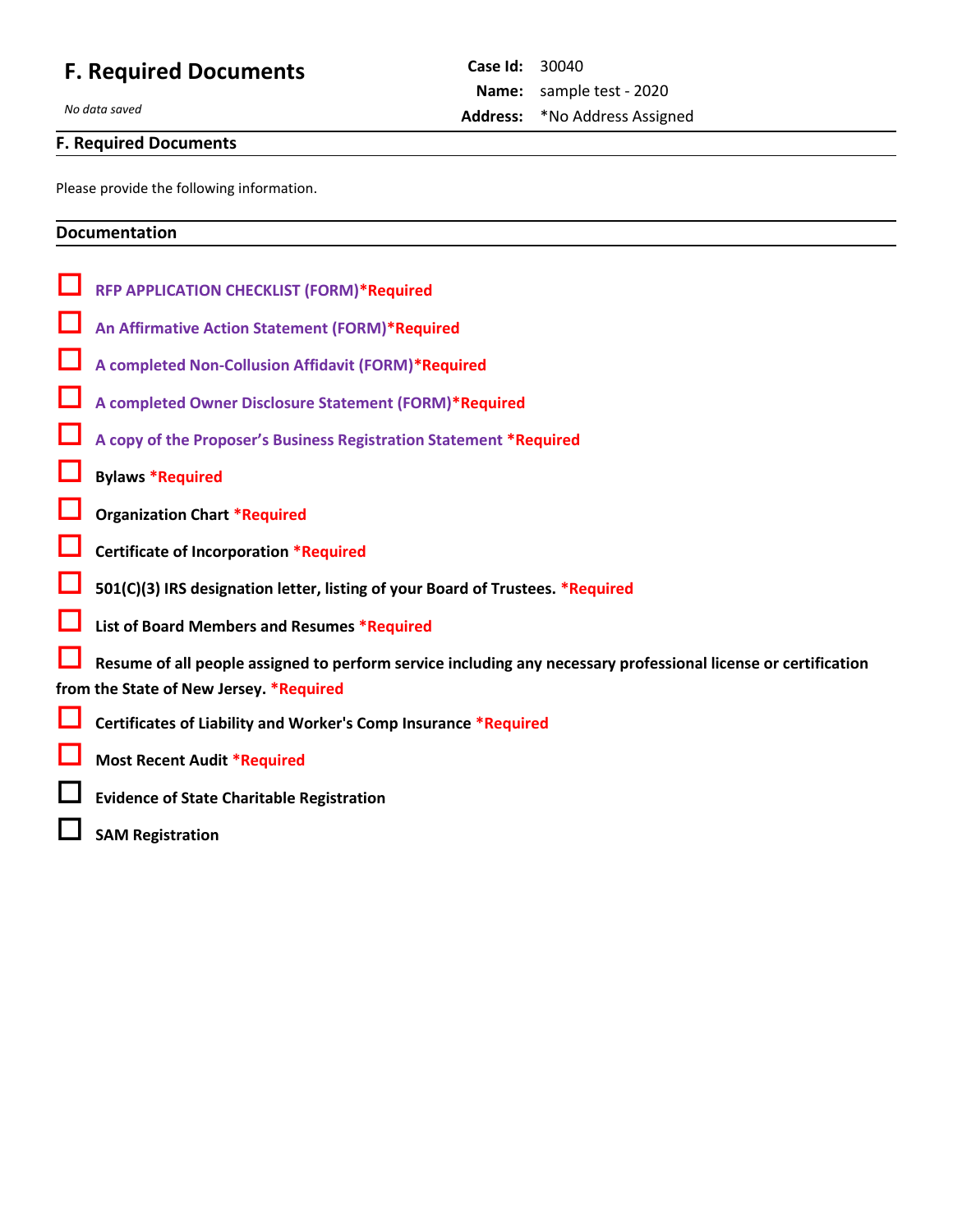# **Certification of No Supplanted Funding**

**Case Id:** 30040 **Name:** sample test - 2020 **Address:** \*No Address Assigned

*No data saved*

### **Certification of No Supplanted Funding**

Please provide the following information.

Federal law prohibits recipients of federal funds from replacing state, local, or agency funds with federal funds. Federal funds may not supplant/displace existing funds for a project and its individual sub-activities, including staff costs and general operating costs.

Agency certifies that:

CDBG-CV funds, if awarded, will not supplant or leverage funds received from other federal, state or local government sources, or funds independently generate by the expenditures from other federal, state, or local sources or funds independently generated by the subrecipient agency;

I, the duly authorized representative of the applicant agency/organization, certify that the foregoing statements are true to the best of my knowledge and belief:

**Signature**

**Date**